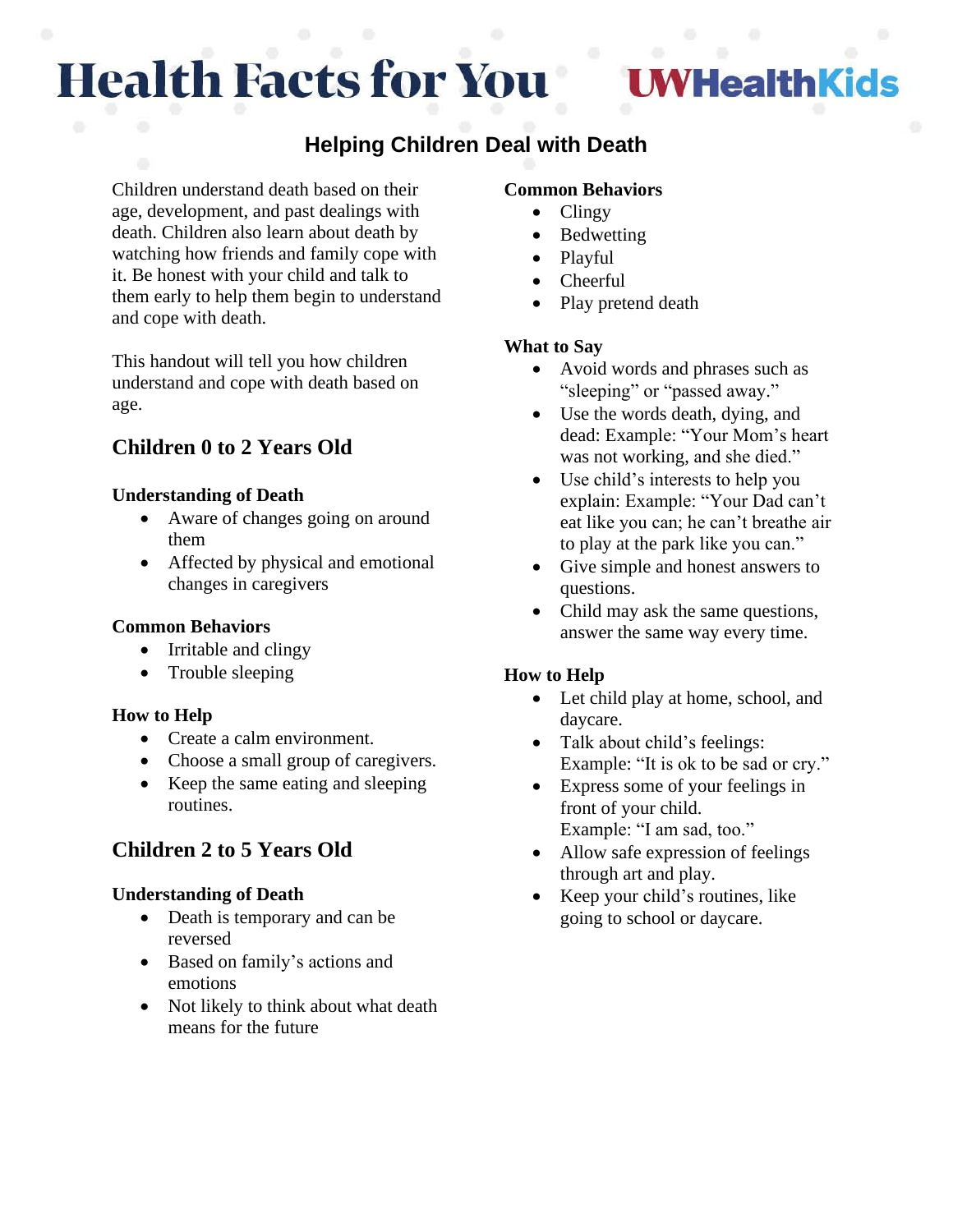## **Children 6 to 12 Years Old**

## **Understanding of Death**

- Begin to understand that death is final and cannot be reversed
- Younger children may think of death as something that happens to others
- Older children may worry death will happen to them
- Older children may worry about other family and friends dying

## **Common Behaviors**

- May have many questions about details of death and dying
- May think something they said or did caused death
- Nightmares
- May act tough, naughty, funny, or sad at home or school

## **What to Say**

- Find out what child already knows. Example: "Why is Dad in the hospital?"
- Be honest when you answer your child's questions.
- Ask about thoughts. Example: What do you think about that?"
- Ask about feelings. Example: "How are you feeling about what you've heard about your Dad?"

## **Common Behaviors**

- Child may deny that death will happen.
- Child may feel or say, "Death will not ever happen to me."
- Child may not show emotions.
- Child may reach out to friends for support instead of family.
- Child may want to spend less time with family.

## **How to Help**

- Give honest answers to questions.
- Correct confusion child may have about death.
- Expect child to be moody or sad at times.
- Keep child involved in interests to help express feelings (ex. school, sports, art).
- Ask if child would like to visit loved one in the hospital.
- Ask if child would like to help create family memorials.

## **Children 13 to 18 years old**

## **Understanding of Death**

- Death is final and can happen to anybody
- Past experience with death may affect coping with current and future deaths
- Thinks about the future without the deceased family member
- Question learned afterlife beliefs (ex. Heaven)

## **Common Behaviors**

- Child may deny that death will happen.
- Child may feel or say, "Death will not ever happen to me."
- Child may not show emotions.
- Child may reach out to friends for support instead of family.
- Child may want to spend less time with family.

## **What to Say**

- Ask, "What would you like to know?"
- Give honest answers to questions.
- Be ready to talk or listen.